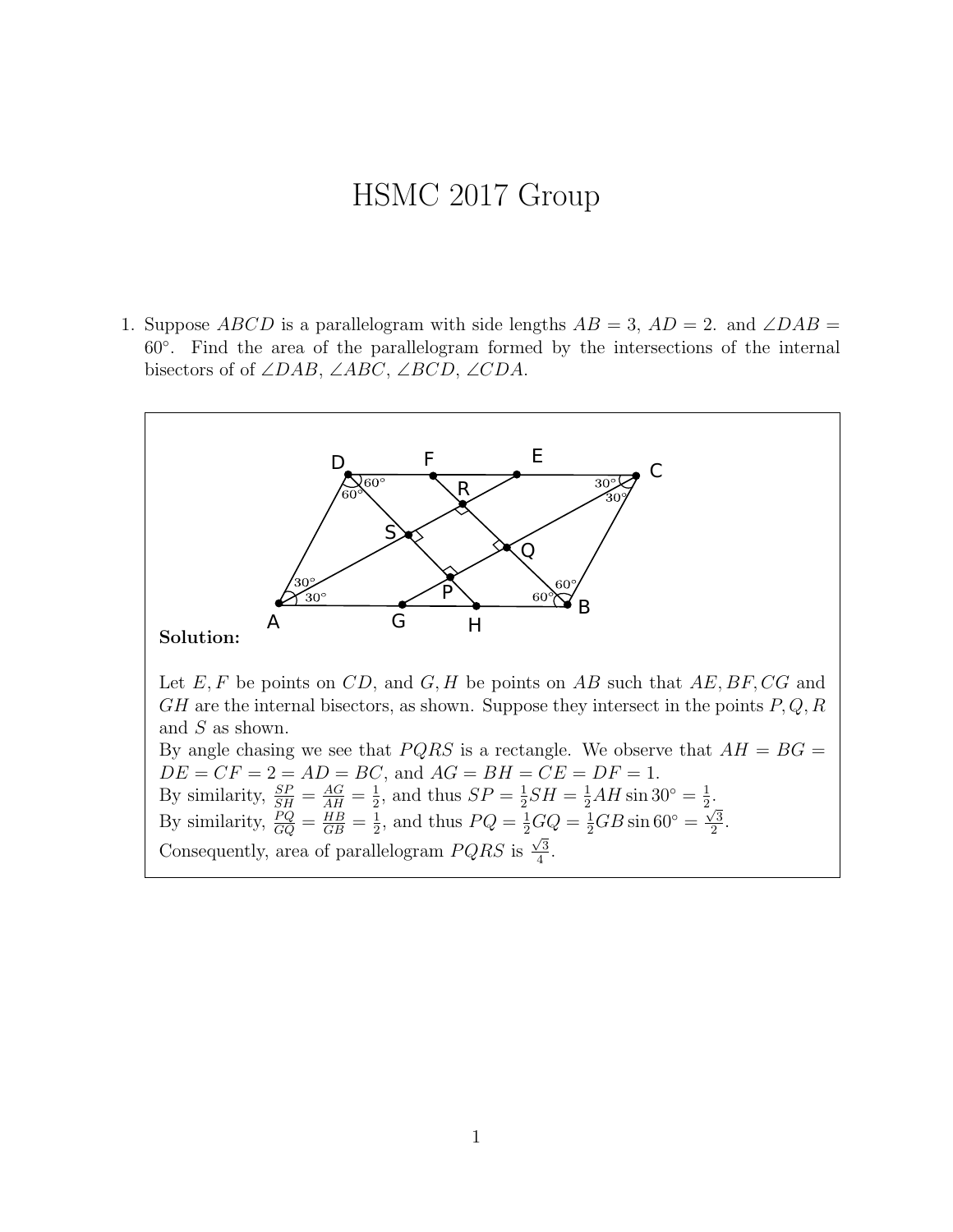2. Inspector Lestrade visited an island to solve a case of a missing jewel. The inhabitants of the islands were either knights, who always spoke the truth and never stole anything, or knaves, who always lied and sometimes stole things. Inspector Lestrade knew that out of the six suspects exactly one had stolen the jewel. Here is what they had to say when Inspector Lestrade interrogated them about this. Alice: Emily or Felix stole the jewel. Bob: Charles or Felix stole the jewel. Charles: Alice is a knave. Debbie: Charles and Felix are knaves. Emily: I can claim that Debbie is a knight. Felix: Bob or Emily is a knight.

Who stole the jewel?

**Solution:** Emily. Note that if somebody says "I can claim that statement  $P$  is true", then  $P$  is indeed true irrespective of if that person is a knight or a knave. From Emily's statement we can conclude that Debbie is a knight (we don't know if Emily is a knight or knave yet). So both Charles and Felix are lying. Since Charles is lying, Alice is speaking the truth. Thus one of Emily or Felix stole the jewel. Since Felix is lying, Bob is a knave, so neither Charles nor Felix stole the jewel. Thus Emily stole the jewel.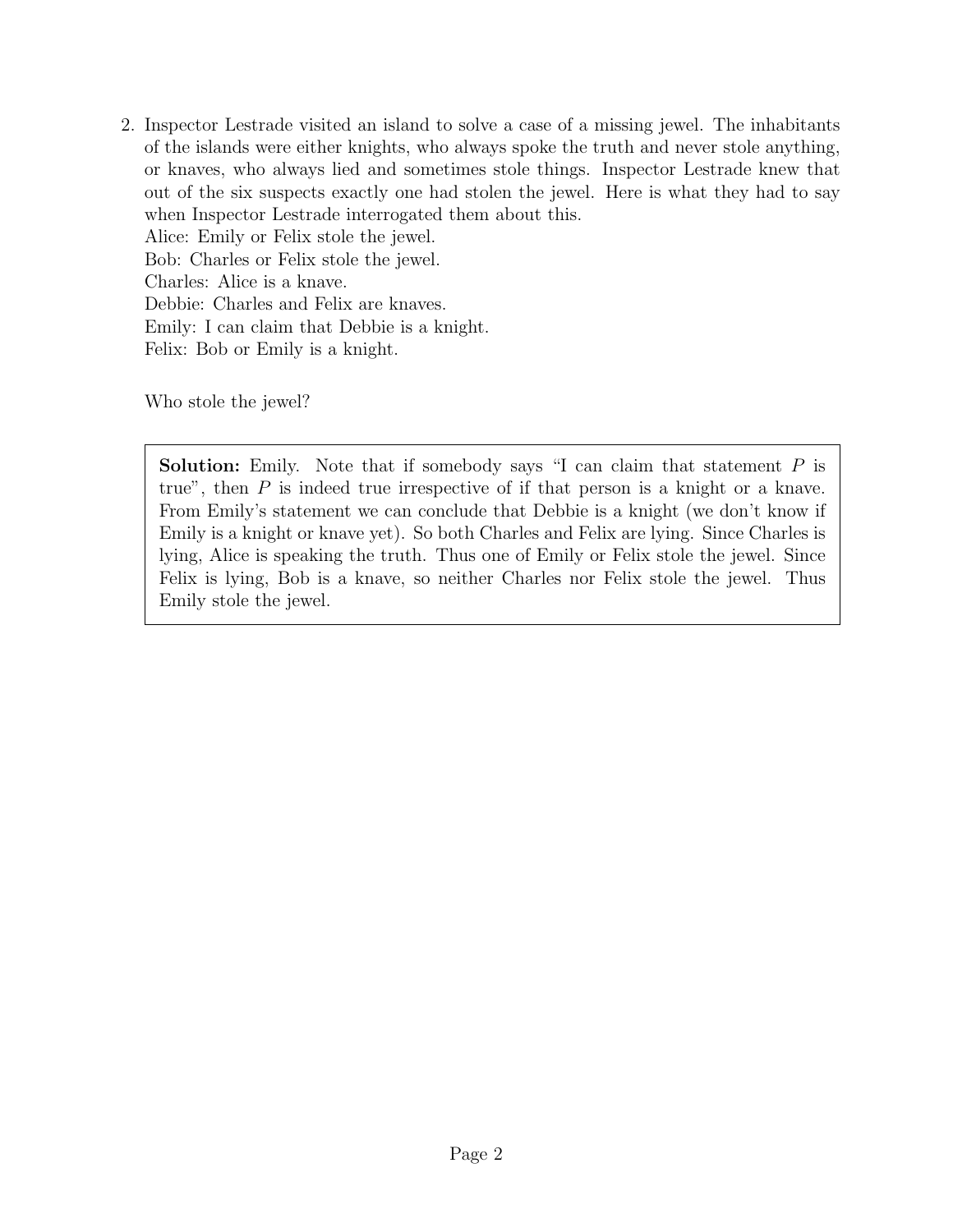- 3. Evaluate the following infinite sums (you are given that they are well defined finite numbers):
	- 1.  $\sum_{k=1}^{\infty}$ k  $3^k$ 2.  $\sum_{k=1}^{\infty}$  $k<sup>2</sup>$  $\overline{3^k}$

Solution:  $\frac{3}{4}, \frac{3}{2}$  $\frac{3}{2}$ . 1. Let  $S := \sum_{k=1}^{\infty}$ k  $\frac{k}{3^k}$ . We have  $3 \cdot S = \sum_{i=1}^{\infty}$  $k=0$  $k+1$  $\frac{+1}{3^k} = S + \sum_{k=0}^{\infty}$  $_{k=0}$ 1  $\frac{1}{3^k} = S +$ 3 2 Thus  $S=\frac{3}{4}$  $\frac{3}{4}$ . 2. Let  $T := \sum_{k=1}^{\infty}$  $k^2$  $\frac{k^2}{3^k}$ . We have  $3 \cdot T = \sum_{n=1}^{\infty}$  $k=0$  $(k+1)^2$  $\frac{1}{3^k}$  = T + 2S + 3 2 Thus  $2 \cdot T = \frac{3}{2}$ 2  $+$ 3 2 So  $T=\frac{3}{2}$  $\frac{3}{2}$ .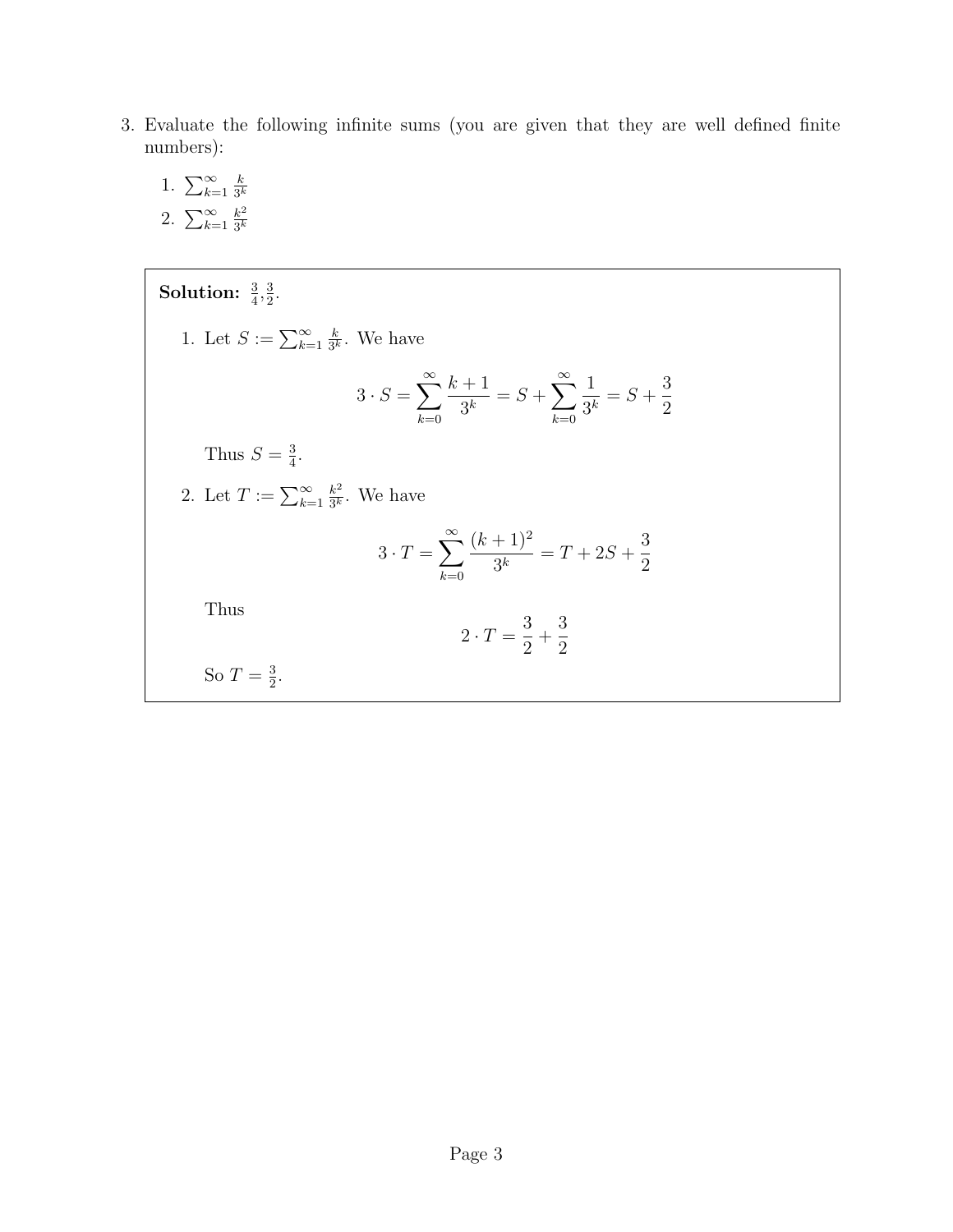- 4. In how many ways can you go from start (S) to finish (F) using only ups and rights with the following constraints:
	- 1. cannot take path between  $A$  and  $B$ ,
	- 2. cannot travel through C.



Solution: 1776. By the Inclusion-Exclusion principle, we have

number of such ways = total number of paths from  $S$  to  $F$ 

 $-$  number of paths from S to F going through the edge AB

 $-$  number of paths from  $S$  to  $F$  going through the vertex  $C$ 

 $+$  number of paths from S to F going through the edge AB and going through the vertex  $C$ .

We can use the multiplication principle and the bijection principle to solve each of the subproblems.

number of such ways 
$$
= {14 \choose 7} - {4 \choose 2} \cdot {9 \choose 4} - {9 \choose 5} \cdot {5 \choose 2} + {4 \choose 2} \cdot {4 \choose 2} \cdot {5 \choose 2}
$$

$$
= {14 \choose 7} - {9 \choose 5} \cdot (6+10) + 6 \cdot 6 \cdot 10 = 1776
$$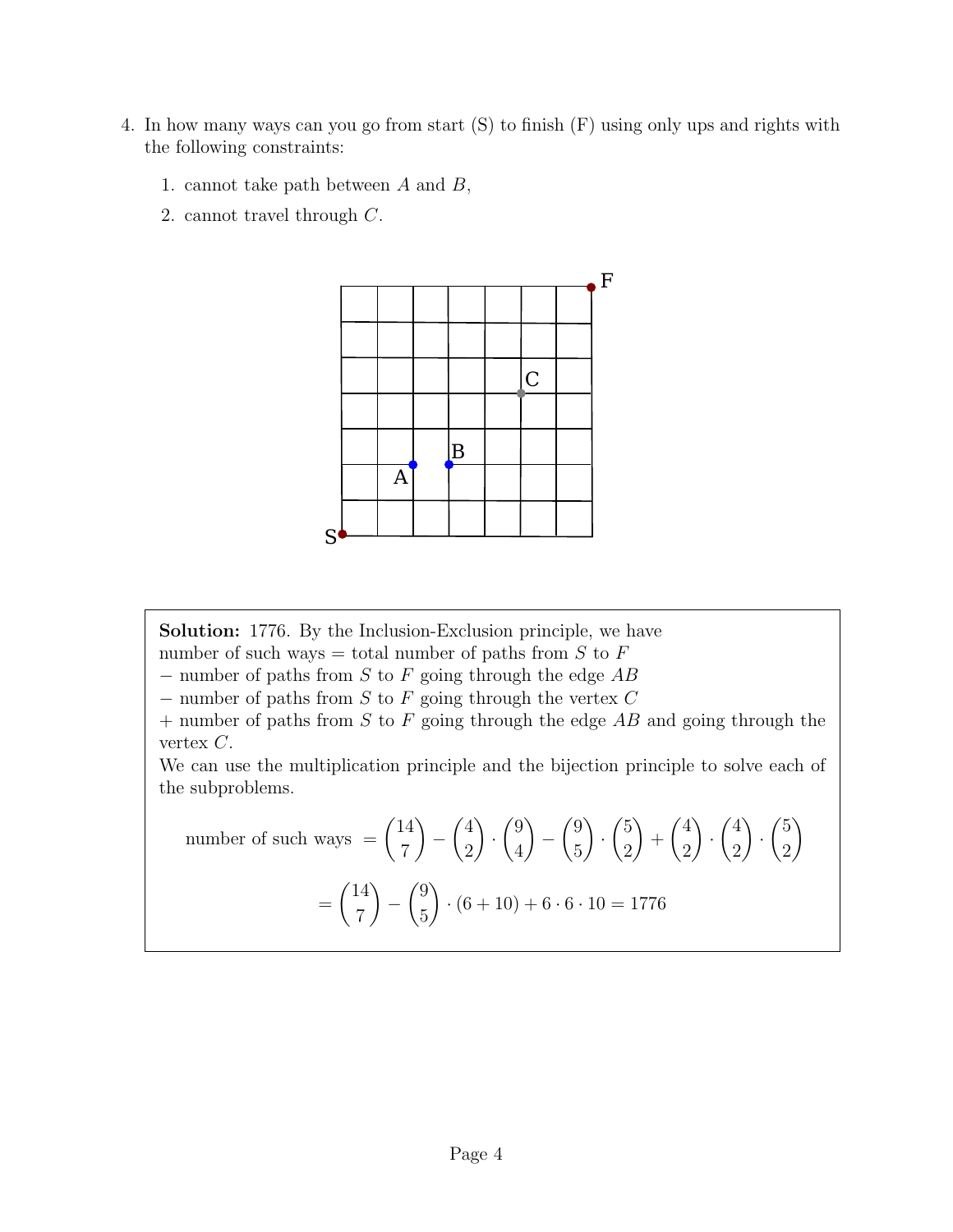5. Find all positive integer solutions to the equation  $x^2 + y^2 = 2017$ .

**Solution:** The solutions  $(x, y)$  are  $(44, 9)$  and  $(9, 44)$ .

W.L.O.G.  $x = 2x_1$  is even, and  $y = 2y_1 + 1$  is odd. The problem reduces to solving  $x_1^2 + y_1^2 + y_1 = 504$ . It follows that  $y_1 \pmod{4}$  has to be 0 or 3, since perfect squares are either 0 or 1 modulo 4.

Let us consider the case that  $y_1 \equiv 0 \pmod{4}$ , let  $x_1 = 2x_2$ ,  $y_1 = 4y_2$ . The problem reduces to solving  $x_2^2 + 4y_2^2 + y_2 = 126$ . We have  $4y_2^2 \le 126$  thus  $y_2$  has to be between 0 and 7 and among them we can see that  $y_2 = 1$ ,  $x_2 = 11$  is the only solution, which corresponds to the solution  $(x, y) = (44, 9)$  of our original equation.

A similar arguement shows that there are no solution for  $y_1 \equiv 3 \pmod{4}$ .